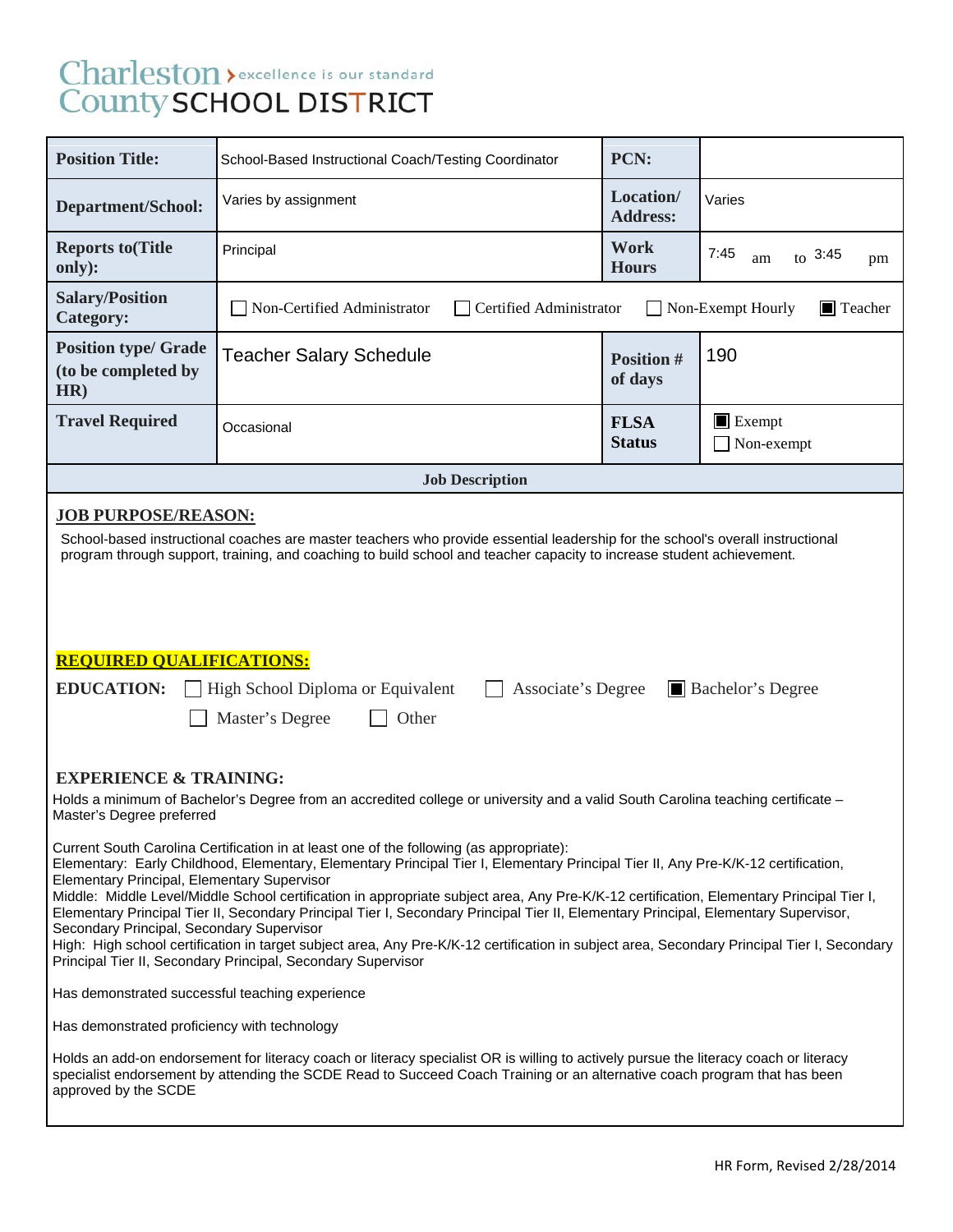# **LICENSING/CERTIFICATION:**

 See detailed certification requirements above. Certification should correspond to the level at which the School-Based Instructional Coach will be working.

#### **OTHER SKILLS/REQUIREMENTS:**

 Has extensive knowledge of curricula and instructional strategies that have proven to be effective in student learning Has demonstrated interpersonal and leadership skills necessary for building strong rapport and relationships with teachers and administrators

Has excellent oral and written communication skills

Uses a team approach to accomplish tasks and promote collaboration to improve instruction and student learning

#### **PREFERRED QUALIFICATIONS:**

Master's Degree

# **SUPERVISION RESPONSIBILITY (IF APPLICABLE):**

| <b>Direct Reports:</b>   | $#$ of non-exempt/classified | # of exempt/administrators/teachers |
|--------------------------|------------------------------|-------------------------------------|
| <b>Indirect Reports:</b> | # of non-exempt/classified   | # of exempt/administrators/teachers |

### **PRIMARY POSITION RESPONSIBILITIES:**

Curriculum and Instruction:

1. Ensure implementation of SCCCR standards, district instructional models, programs, and technology.

- 2. Work with teachers in the development of daily, weekly, and unit lesson plans.
- 3. Assist teachers with integrating literacy practices into their content instruction.

4. Model best instructional practices through actual classroom demonstrations in rigorous technology-rich, standards-based teaching. 5. Introduce teachers to new methods, materials, and instructional strategies that, through research, have proven to increase student

achievement. 6. Work with teachers individually, in collaborative teams, and/or with departments, providing

practical support on a full range of instructional strategies.

7. Lead regularly scheduled grade-level, subject-specific, and team-planning sessions that focus on curriculum, instruction, and student work.

8. Assist teachers in incorporating the use of technology into the instructional program.

9. Observe teachers and provide feedback to teachers for the purpose of instructional support and program improvement (not evaluation).

10. Regularly visit classrooms to collect informal data on teacher use of instructional strategies and student engagement with the strategies as well as to increase teachers' knowledge and skill in delivering instruction.

- a. Engage in reflective dialogue with teachers before and after visits to:
	- i. clarify lesson objectives,
	- ii. identify the successes and challenges encountered in the lesson and what could be improved in lesson content and delivery,

 iii. focus on next steps, including how teachers might adjust instruction and instructional settings to meet a range of instructional needs of individual students and to foster learning in the content area.

b. Maintain a relationship of trust with teachers.

- c. Respect the confidentiality of the coaching relationship.
- d. Maintain documentation of coaching visits.

11. Fulfill responsibilities (if applicable) for Read to Succeed coaching requirements.

# Assessment:

- 1. Use technology to disaggregate test data to evaluate curriculum and instruction.
- 2. Assist teachers in analyzing assessment results to identify trends, patterns, and instructional deficiencies.
- 3. Lead data sessions that examine both formative and summative assessment results and suggest and monitor intervention strategies